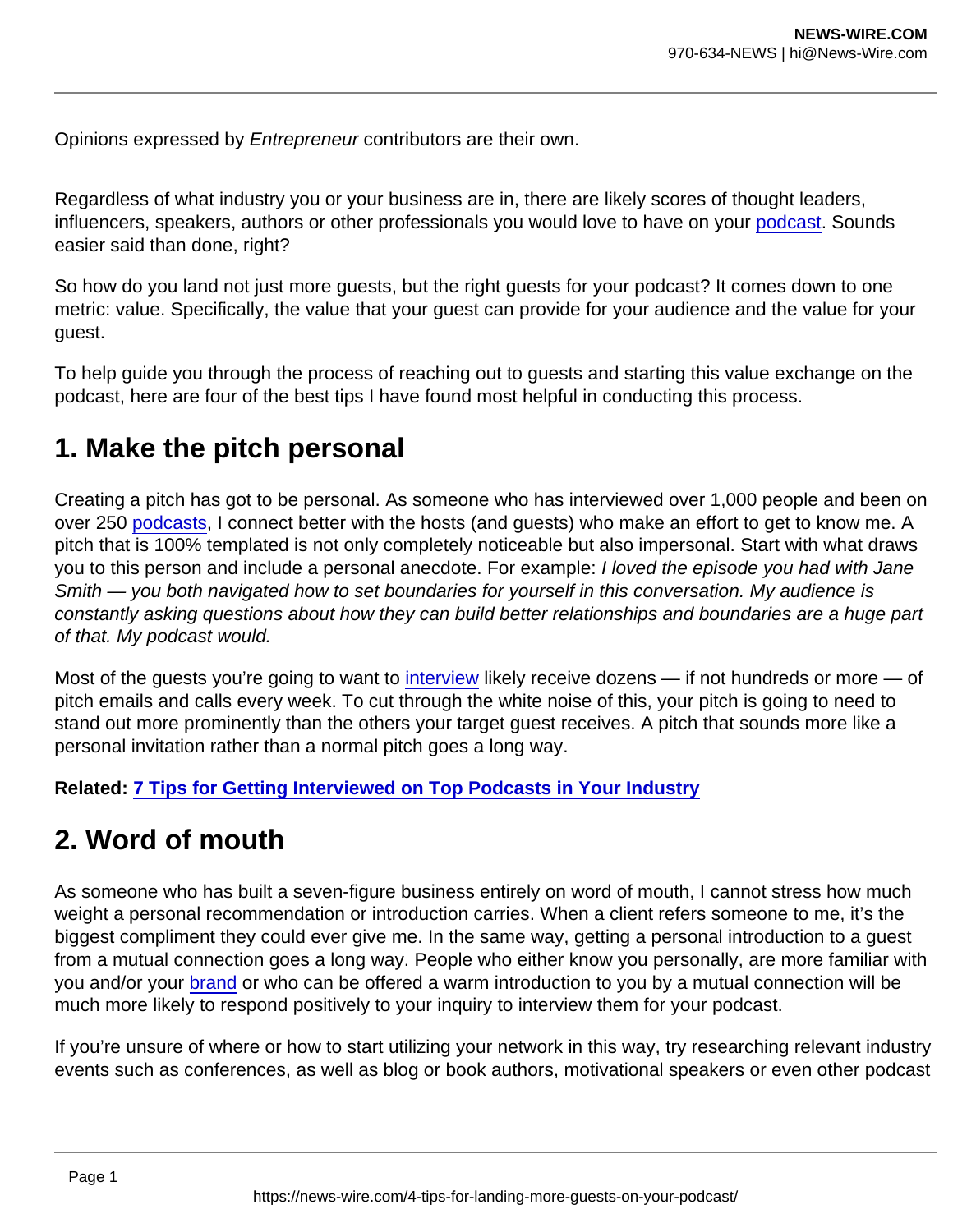hosts for your industry.

Not everyone can boast a professional network of hundreds or thousands of professional leaders, especially podcasters who are still relatively new to [podcasting](https://www.entrepreneur.com/topic/podcasting). This is why it's crucial to continue building and growing your network. The stronger and larger it is, the better your chances are of finding and landing higher-profile guests to interview. Furthermore, the more guests you can interview, the more opportunities you have to be introduced to additional potential guest interviewees for your podcast in the future.

Related: [How to Interview Your Heroes for Free](https://www.entrepreneur.com/article/275971)

## 3. Consistency is the key, persistency is the lock

As entrepreneurs, we're all familiar with the old adage of "consistency is key." But if consistency is the key to success, persistence is the lock that it opens.

Landing guests — especially high-profile guests — on your podcast won't happen overnight. Not unless you are extremely lucky, anyway. [Luck](https://www.entrepreneur.com/topic/luck) and chance aside, be prepared to receive a lot of "no" responses and to see even more of your outreach emails, calls or messages go unanswered. It can be hard to remain positive when this occurs, but remember that you will always miss 100% of the shots you don't take.

No success ever comes quickly or easily. After all, it often takes years of hard work and effort to build a brand from scratch into one that is recognized as a winning leader in its field. However, if you don't remain persistent in your outreach to potential guest interviewees for your podcast, or in your follow-up communications with them, then you can't expect to ever land an interview with a guest you truly want to have on your podcast.

Related: [How to Attract Sales Leads through Your Podcast Guest Appearance](https://www.entrepreneur.com/article/289388)

## 4. Clearly outline the benefits for guests appearing on your podcast

Sometimes, it's better to allow your past works and successes to speak for themselves. When the time comes to pitch potential guests for your podcast, leverage these successes as points for why it would be beneficial to be interviewed as a guest on your show.

The more prominent you or your podcast are, the easier it will be to showcase the benefits of appearing as a guest interviewee on your podcast. For example, if you can outline analytics such as the number of episodes, downloads, awards or even other guests who have appeared on your podcast that a potential interviewee may be familiar with, the more likely it is that you will land an interview with the target guest in question.

Whoever you desire to interview — and regardless of when or why — everyone you meet and talk to has